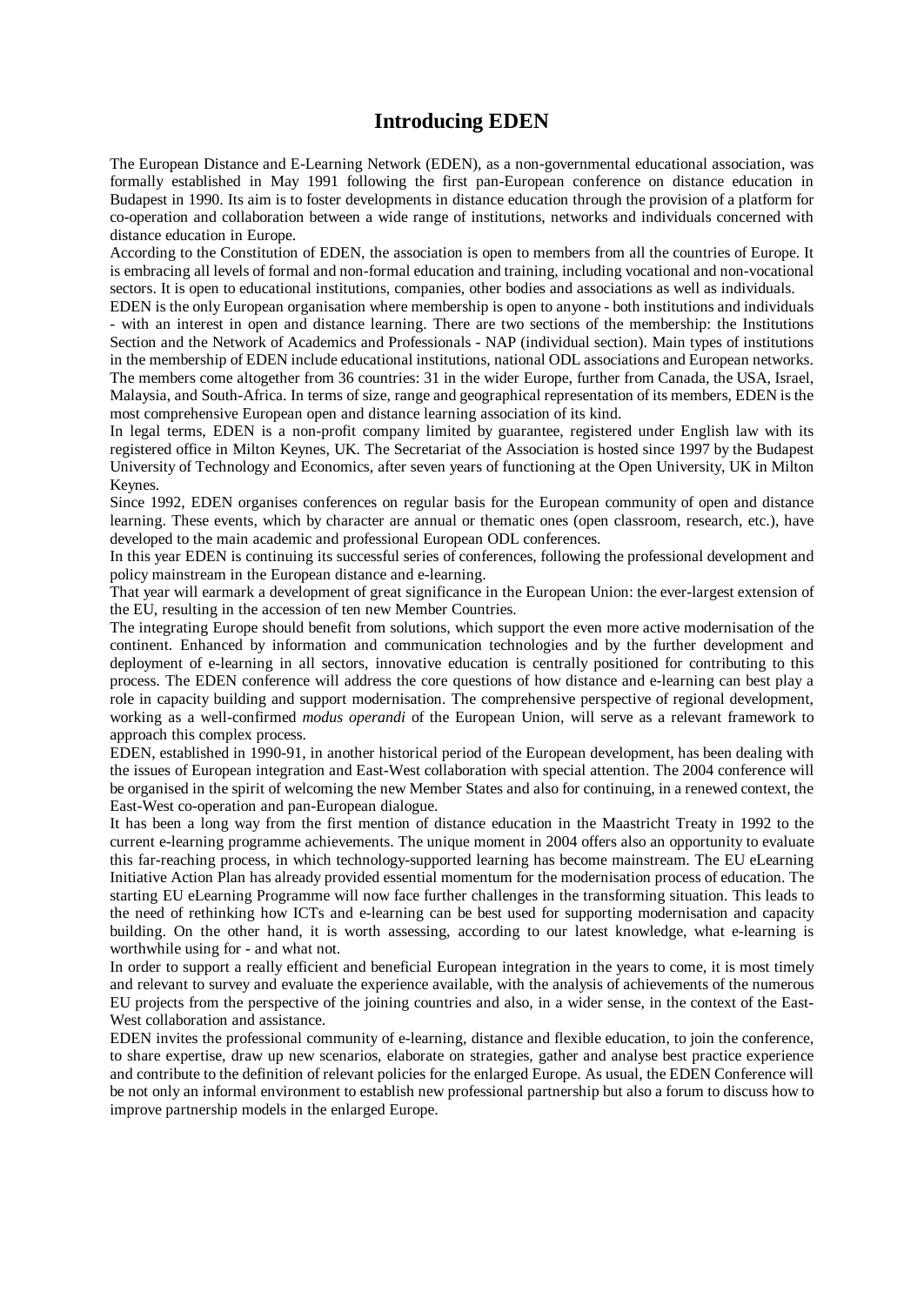#### **Conference Themes**

A variety of themes are offered both in the general professional and the EU enlargement-specific context, which form the main strands of the conference. Therefore, among others, you can attend presentations on

e-Learning for modernisation and capacity building

- Building the knowledge and information society in the enlarged Europe The role of e-learning and distance education in the modernisation process;
- Impact and achievements of the EU eLearning programme New tasks and opportunities;
- The globalisation debate and the added value of the European approach to distance and e-learning;
- New interpretation of the outreach dimension of open, distance and e-learning: the experience with performance of the new methods across borders, in developing regions and remote areas;
- Capacity building in the forefront: the human and social capacity development by distance and elearning. Examples of national and regional initiatives;
- The role of institutional and organisational aspects in capacity development Maturity of focus: from fragmented attitude to system development approach;

Distance and e-learning development in perspective

- Modernisation of education in policy focus: Evolution of the discourse about ODL and e-learning throughout the decade;
- The "process of maturing": Consolidating the distance and e-learning practice for the new knowledge societies;
- Critical survey and evaluation of experience in the field What is ODL/e-learning good for and what not? The state of art of the technology-methodology development;
- The role of institutional transformation fostered by business processes: New partners and competitors in supplying education;
- Contribution of distance and e-learning to the Bologna process, changes in universities, helping institutional development;

The EU enlargement context

- The new challenges created by the EU enlargement for the human resource development through open, distance and e-learning. The context of EU regional policies;
- Looking ahead to new perspectives: Status of distance and e-learning and preparation of joining of the new member countries - Policies, resources, needs, realities;
- Survey and analysis of the experience of East-West collaboration and assistance, in the process of the EU accession - Experience and best practice;
- Building up new partnerships, identifying new interests, collaborations and markets inside and outside the EU.

#### **Who Should Attend?**

- Professionals of distance and e-learning, open and flexible education and training;
- University faculty and researchers with experience in European educational co-operation projects;
- Educational policy professionals with interest in modernisation and capacity building;
- Experts and practitioners involved in educational programmes in regional development context;
- Companies in the field of development and delivery of distance and e-learning;
- Teachers and trainers from vocational and non-vocational education;
- Representatives of national professional organisations and bodies;
- Specialists with relevant experience of East-West collaboration and assistance initiatives.

The registration is now open. Please visit the continuously updated Conference pages for further details about the event <http://www.eden.bme.hu/contents/conferences/annual/Budapest/BudapestHome.html>